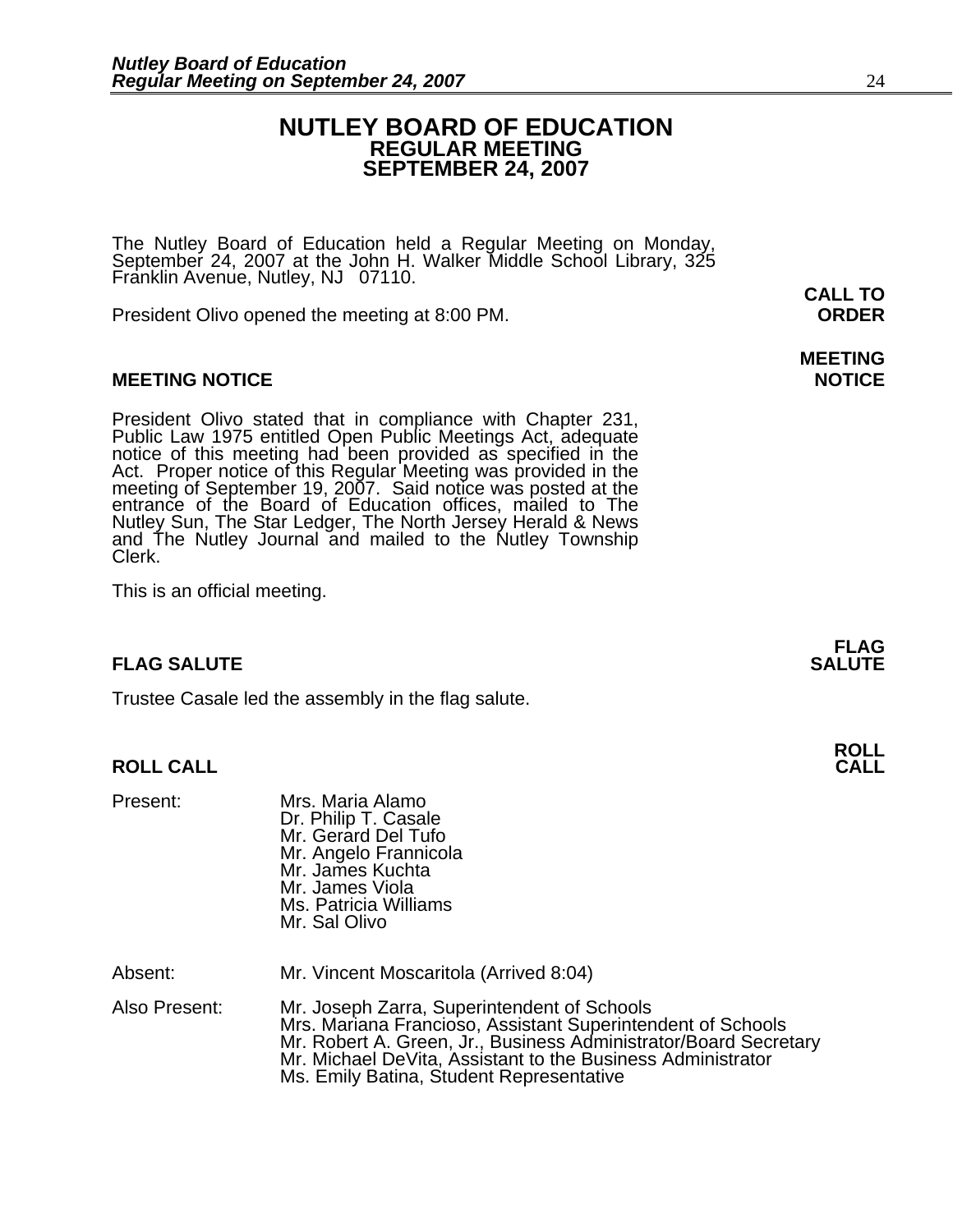# **APPROVAL OF MINUTES APPROVE**

BE IT RESOLVED that the Board of Education approves the following minutes:

September 10, 2007 Conference Meeting<br>September 10, 2007 – Closed Executive Session August 27, 2007 – Regular Meeting August 27, 2007 – Closed Executive Session August 22, 2007 – Special Meeting August 22, 2007 – Closed Executive Session

> Trustee Kuchta moved, Trustee Alamo seconded, and the Board approve the minutes with the following exceptions:

Trustees Casale and Frannicola voted "No".

Trustee Moscaritola entered the meeting.

Board Secretary Green read, and the trustees acknowledged, the following items of correspondence:

A variance notice regarding property at 20 Milton Avenue being 200 feet within school property.

A thank-you note from Linda Orr for the Board's expression of sympathy on the passing of her mother.

A thank-you note from Jim Mauro for the Board's expression of sympathy on the passing of his mother.

A thank-you note from Richard Koegel for the Board's expression of sympathy on the passing of his father.

## **SUPERINTENDENT'S REPORT SUPT'S REPORT A**

Superintendent Zarra presented the Superintendent's Report dated September 24, 2007, Schedule A, which is appended to the minutes of this meeting, and briefly summarized its contents.

## **BOARD SECRETARY'S REPORT**

Board Secretary Green spoke about the plans to address parking at the middle school and three flagpoles being replaced<br>at both the middle and high school.

## **BOARD SECRETARY'S**

## **CORRESPONDENCE CORRESPONDENCE**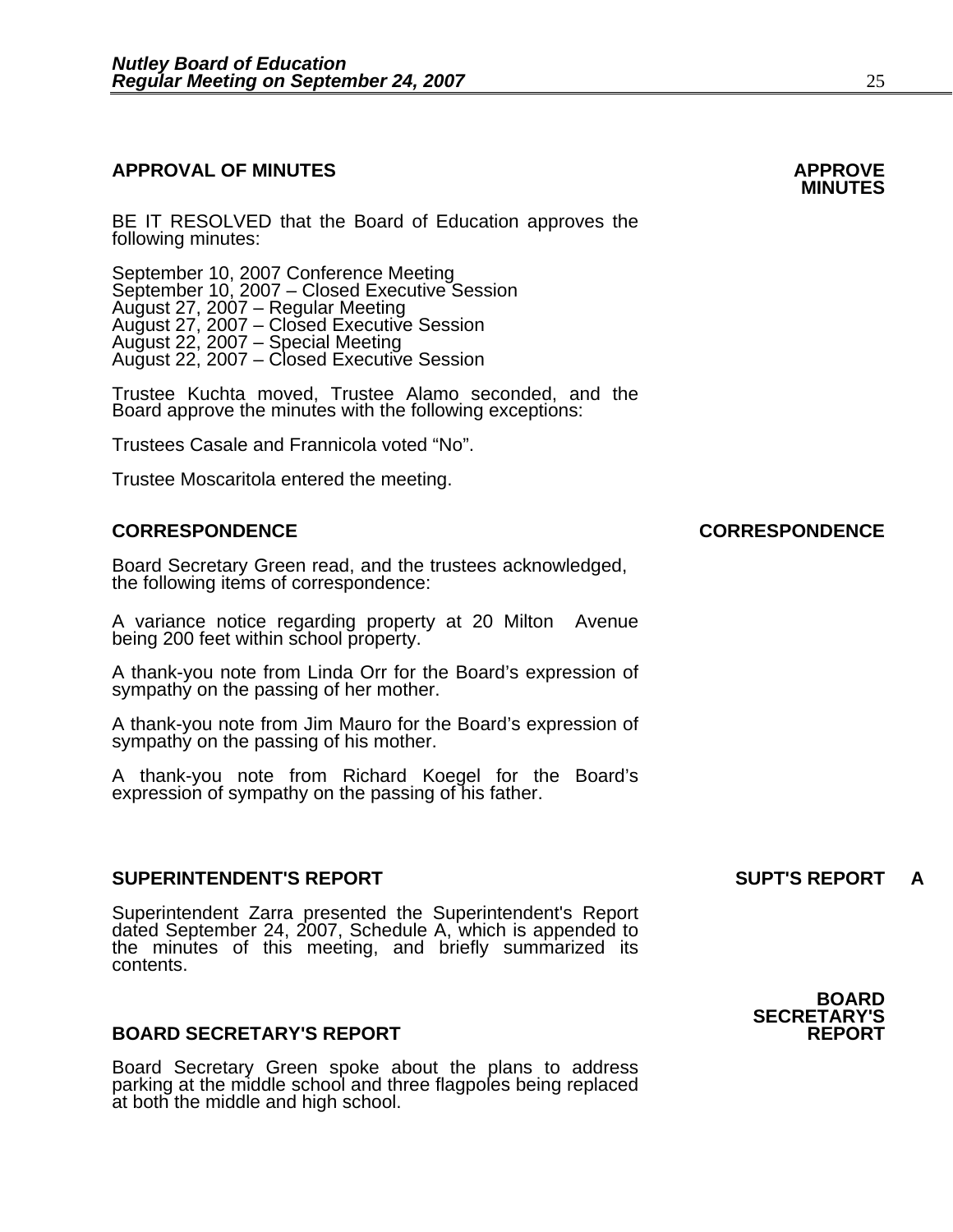## **COMMITTEE REPORTS REPORTS**

| <b>Emily Batina</b>     | - Student Representative |
|-------------------------|--------------------------|
| <b>Trustee Del Tufo</b> | - Facilities Committee   |

Trustee Williams - Policy Committee

# **HEARING OF CITIZENS (Resolutions Only) HEARING OF CITIZENS**

None

## **SUPERINTENDENT'S RESOLUTIONS SUPT'S**

Trustee Kuchta moved, Trustee Viola seconded, a motion that the Board approves the Superintendent's Resolutions numbers 1 through 20 as listed below.

Resolutions 1 through 20 were unanimously approved by roll call vote.

## 1. **RESIGNATION – Part-time School Aide**

BE IT RESOLVED that the Board of Education approves the acceptance of the resignation of Mrs. Nancy Cascarano, parttime school aide effective September 1, 2007.

## **RESCIND APPOINT. PERM. UNASSIGNED SUBS**

## 2. **RESCIND APPOINTMENTS – Permanent Unassigned Substitutes**

BE IT RESOLVED that the Board of Education approves rescinding the appointments of the following personnel as Permanent Unassigned Substitutes approved at the August 27, 2007 Board Meeting, Appointments - Permanent<br>Unassigned Substitutes:

| Sean Fitzgerald  | -Permanent Substitute                   |
|------------------|-----------------------------------------|
|                  | Matthew Francello -Permanent Substitute |
| Jessica Vocaturo | -Permanent Substitute                   |
| Victoria Dente   | -Permanent Substitute                   |

**COMMITTEE** 

# **RESOLUTIONS**

**RESIGNATION P.T. SCHOOL AIDE**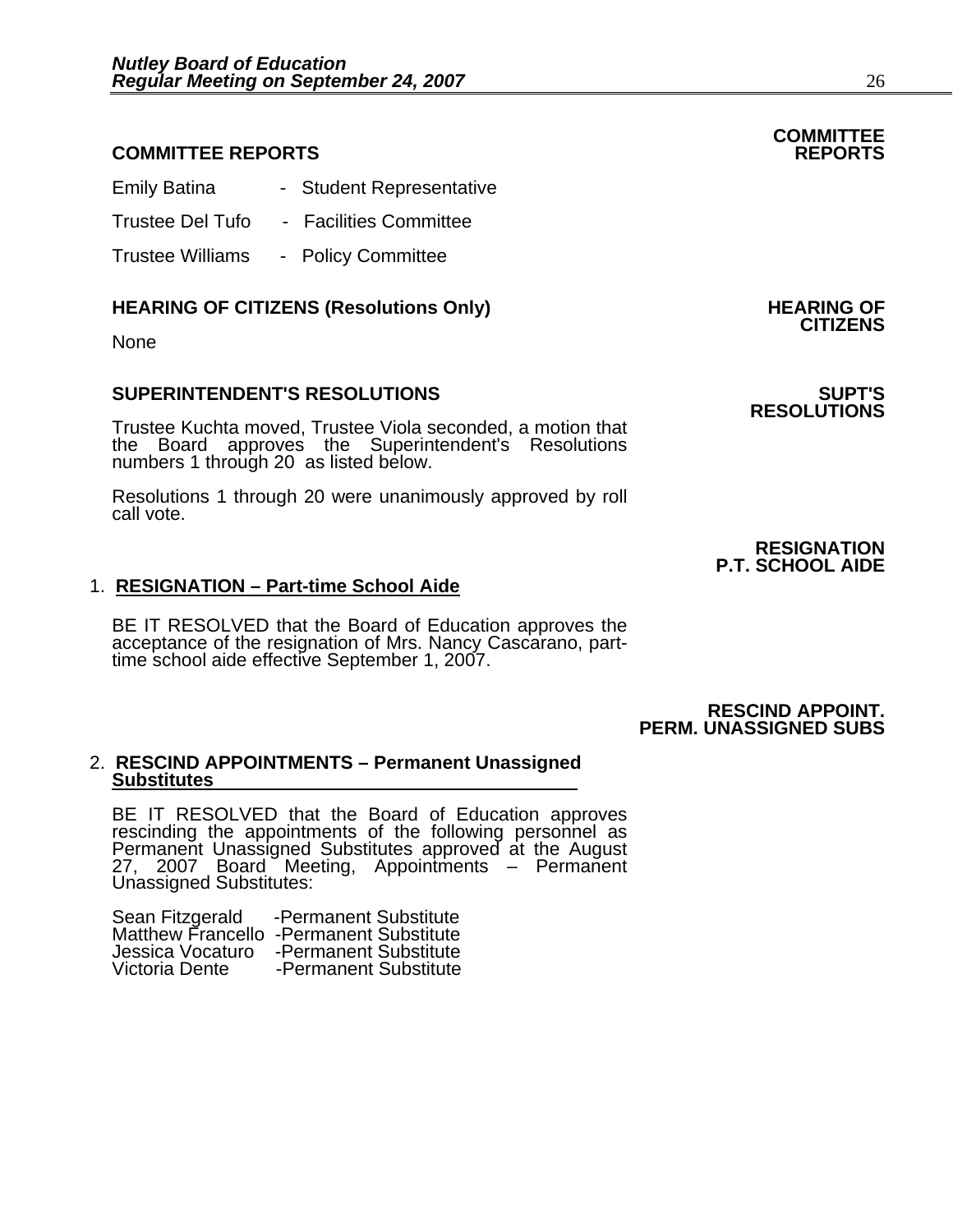## 3. **RESCIND/APPOINT**

BE IT RESOLVED that the Board of Education approves rescinding the appointment of Mrs. Marion Greiss as part-time school aide approved at the August 27, 2007 Board Meeting, Reappointments–Part-time School Aides, Schedule B.

BE IT FURTHER RESOLVED that the Board of Education approves the appointment of Mrs. Greiss as Instructional Aide for the 2007-08 school year, effective September 25, 2007 at the annual salary of \$17,500. Step 7, in accordance with the 2007-08 Secretarial Salary Guide.

## 4. **RESCIND RESIGNATION - ATHLETICS**

BE IT RESOLVED that the Board of Education approves rescinding the resignation of Linnette Cummings, Athletic Trainer, approved at the July 23, 2007 Board Meeting to reflect a change in resignation date to August 24, 2007.

## 5. **RESCIND APPOINTMENT**

BE IT RESOLVED that the Board of Education approves rescinding the appointment of Mr. David Sorensen as High School Testing Coordinator, approved at the June 18, 2006 Board Meeting, District Wide Personnel, Schedule D. **AMEND AMEND** 

### 6. **AMENDING APPOINTMENT – Reappointments- Non-Tenured Teachers**

BE IT RESOLVED that the Board of Education approves the amending of the resolution Reappointments – Non-Tenured Teachers (Schedule E), approved at the May 21, 2007 Board Meeting to reflect a change in training level and salary for Mrs.<br>Carol Lo Curcio to M.A.+30, \$58,000.

### 7. **AMENDING APPOINTMENT - Reappointments – Professional Staff**

BE IT RESOLVED that the Board of Education approves the<br>amending of the resolution Reappointments – Professional<br>Staff (Schedule D), approved at the May 21, 2007 Board<br>Meeting to reflect a change in part-time status and sa

**RESCIND APPOINTMENT**

**APPOINTMENT**

**TEACHERS**

**REAPPOINT NON-TENURED** 

**ATHLETICS**

**RESCIND RESIGNATION** 

**AMEND APPOINTMENT REAPPOINT PROF.** 

## **RESCIND/ APPOINT**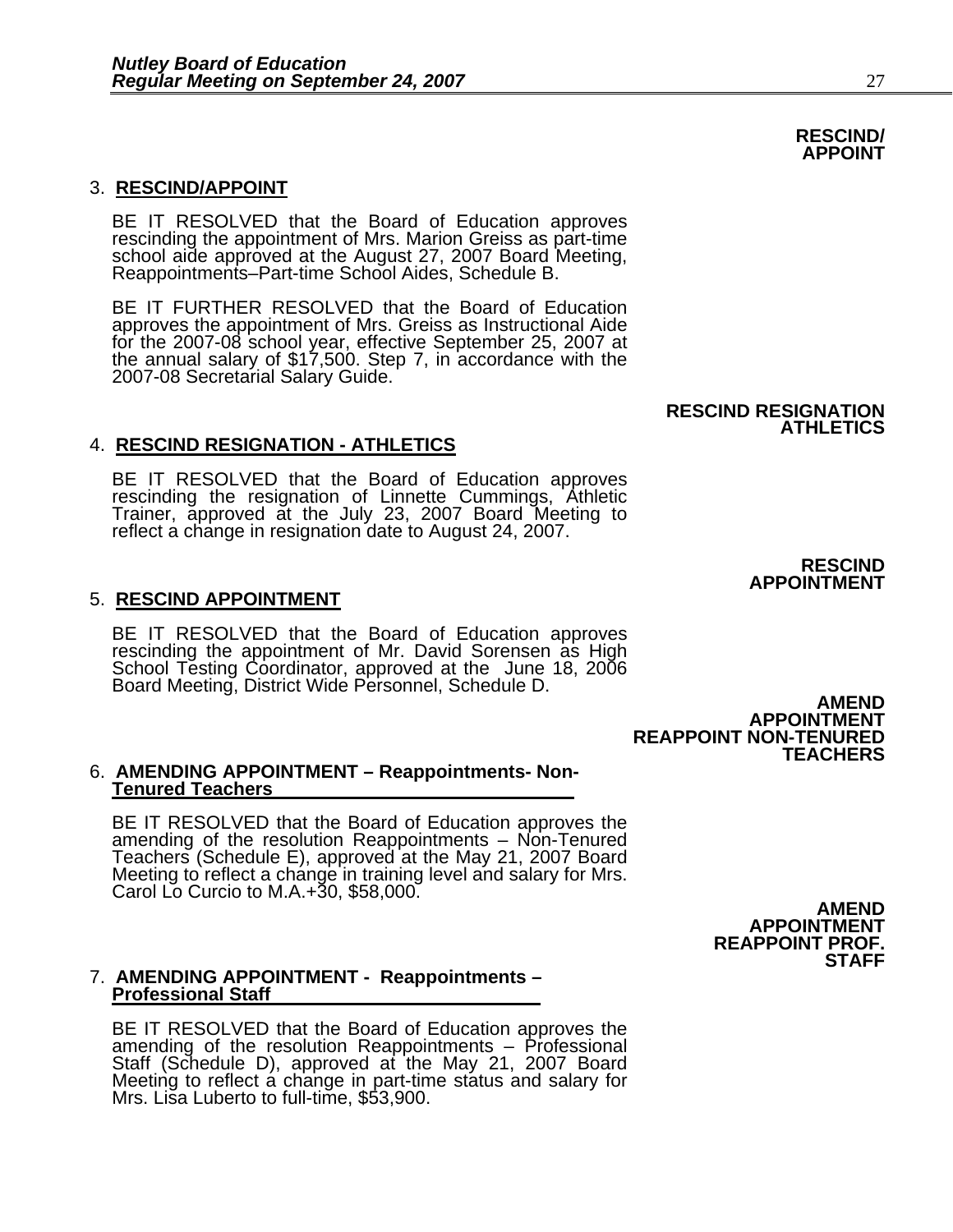## **APPOINTMENTS PROF. STAFF**

## 8. **APPOINTMENTS – Professional Staff**

BE IT RESOLVED that the Board of Education approves the appointment of the personnel listed below for the 2007-08 school year, in accordance with the 2007-08 Teachers' Salary Guide.

| Name                        | Degree Step Salary |   |                         |
|-----------------------------|--------------------|---|-------------------------|
| Victoria Sarachelli (Dente) | B.A.               | 6 | \$43,000 (Eff. 9/25/07) |
| Sean Fitzgerald             | B.A.               | 6 | 43,000 (Eff. 9/1/07)    |
| <b>Matthew Francello</b>    | B.A.               | 6 | 43,000 (Eff.10/1/07)    |
| Megan Goodwin               | B.A.               | 6 | 43,000 (Eff. 9/25/07)   |

## **APPOINTMENTS INSTRUCTIONAL AIDES**

## 9. **APPOINTMENTS – Instructional Aides**

BE IT RESOLVED that the Board of Education approves the appointments of the instructional aides (Autistic Program), listed below for the 2007-08 school year, effective September 25, 2007 at the classification and step as i

| Name                                                        | <b>Step</b> | Salary                       |
|-------------------------------------------------------------|-------------|------------------------------|
| Andria Cheney<br>Jessica Pravata<br><b>Michelle Collins</b> |             | \$17,500<br>17,500<br>17,500 |
| Dyan Guida                                                  |             | 17,500                       |

## 10. **APPOINTMENT – Part-time Aide**

BE IT RESOLVED that the Board of Education approves the appointment of Mrs. Jean Boyle as part-time school aide for the 2007-08 school year, effective September 25, 2007 at the hourly rate of \$13.76, Step 1, in accordance

## 11. **APPOINTMENT – Athletics**

BE IT RESOLVED that the Board of Education approves the<br>appointment of Mr. Gregory Butler as Assistant Football Coach for the 2007-08 school year at the salary of \$5,760,<br>step 4, in accordance with the 2007-08 Athletics Salary Guide.

Dyan Guida 7 17,500 **APPOINTMENTS P.T. AIDE** 

## **APPOINT ATHLETICS**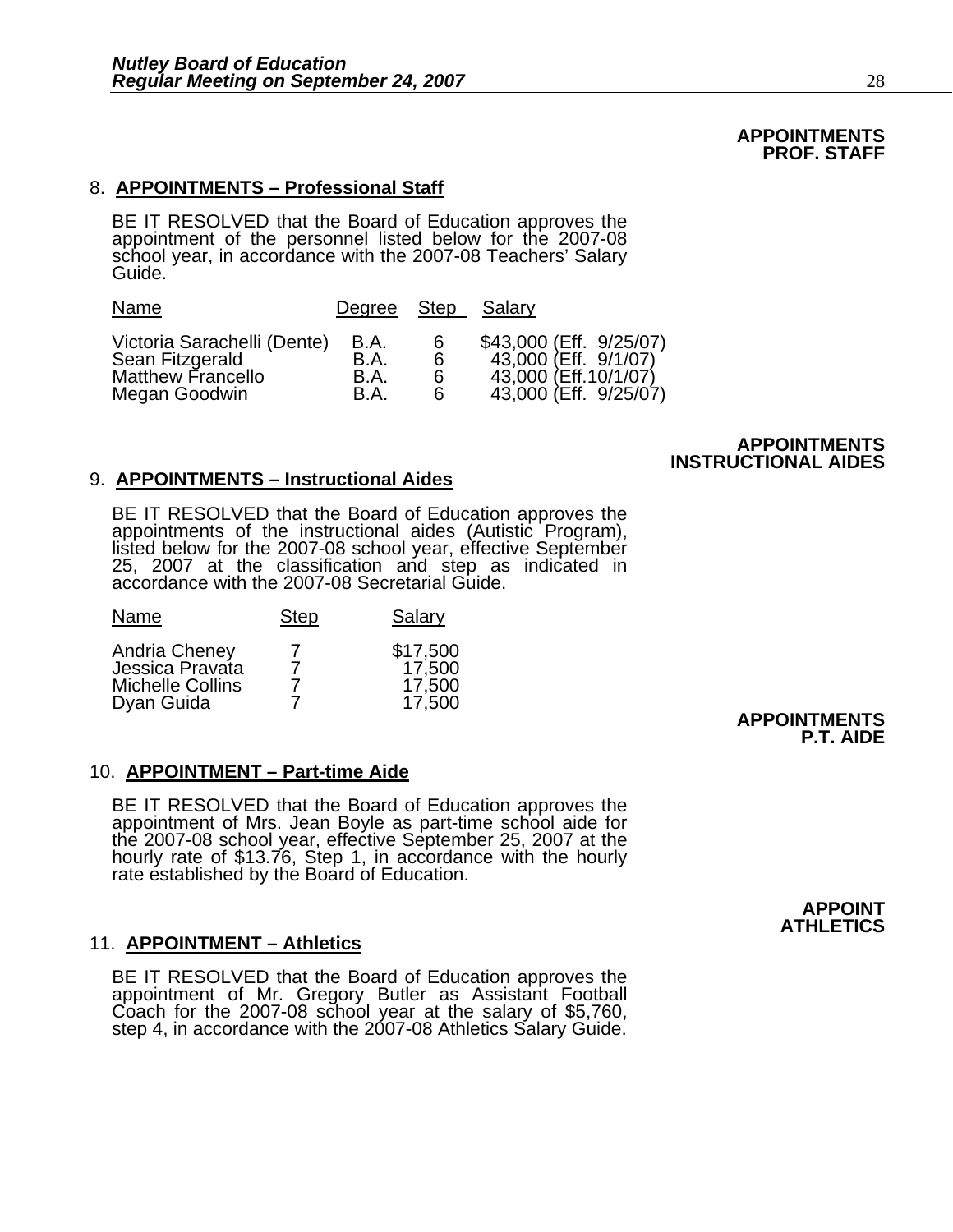## **APPOINTMENT TESTING COORDINATOR**

## 12. **APPOINTMENT – Testing Coordinator**

BE IT RESOLVED that the Board of Education approves the appointment of Mr. Denis Williams as High School Testing Coordinator for the 2007-08 school year at a stipend of \$4,160.00, which includes 40 hours summer work.

## 13. **APPOINTMENTS – Teacher Substitutes**

BE IT RESOLVED that the Board of Education approves the appointments of the teacher substitutes listed on the attached Schedule B for the 2007-08 school year.

## **APPOINTMENTS SEC./CLERICAL/AIDES**

**APPOINTMENTS B TEACHER SUBS** 

## 14. **APPOINTMENTS – Secretarial/Clerical/Aide Substitutes**

Secretarial/Aide

Donna Keena Bette Marzella Wilda Robles

School Aide

Richard L. Bolcato

## 15. **LONGEVITY PAY**

BE IT RESOLVED that the Board of Education approves the following longevity payment:

Christine Rizzi -\$1,325 (prorated) Eff. 10/1/07 (10 years) **EXTRA**

## 16. **EXTRA COMPENSATION**

BE IT RESOLVED that the Board of Education approves the following personnel be paid extra compensation in the amounts indicated for services rendered:

## **PAYMENT FOR SUMMER HOURS – Computer Services – Staff**

| Nancy Kehayes    | \$2,689.90 |
|------------------|------------|
| Ann Mary Mullane | 1,987.50   |
| Christina Osieja | 2,118.15   |
| Gina Russell     | 1,330.00   |

## **LONGEVITY PAY**

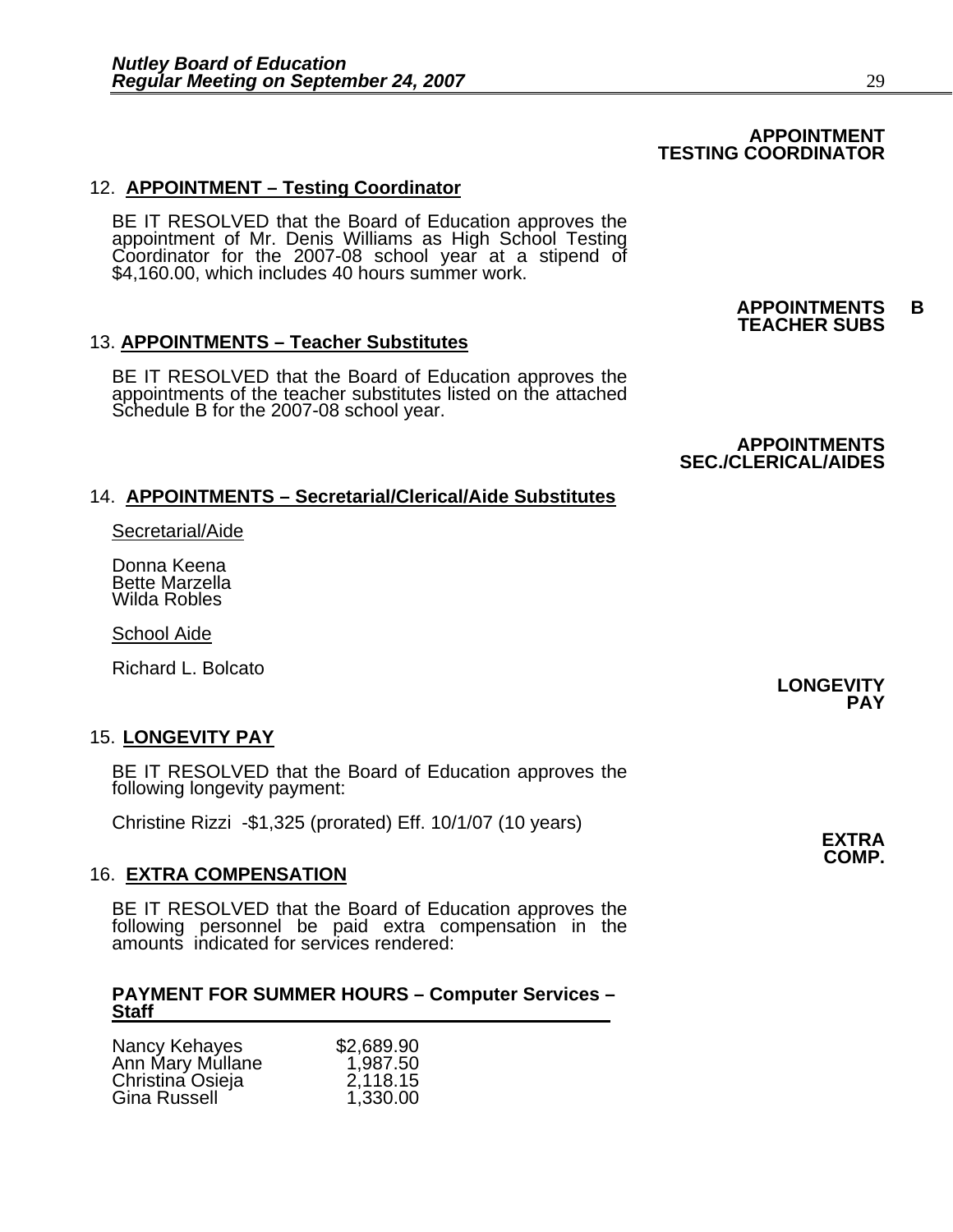## **PAYMENT FOR SUMMER BAND CAMP**

| Jeff Brown<br>Aurilla Card<br>John Maiello<br>Stephanie Tirri | \$1,342.50<br>1,342.50<br>1,342.50<br>1,342.50 |
|---------------------------------------------------------------|------------------------------------------------|
| Chaperones<br><b>Carol Bender</b><br><b>Kevin Hawk</b>        | 500.00<br>500.00                               |

## **PAYMENT FOR SUMMER HOURS - Wiring for JHW Middle School**

John Schwarz \$6,021.84

## **PAYMENT FOR SUMMER HOURS – Librarians**

| Susan Bresnan       | \$1,227.60 |
|---------------------|------------|
| <b>Erin Barrett</b> | 771.00     |
| Jainine Gambaro     | 929.05     |
| Johanna Hungler     | 494.00     |
| Janine Peters       | 479.00     |
| Louise Walk         | 640.00     |

## **PAYMENT FOR SUMMER HOURS – Guidance**

| \$1,035.00 |
|------------|
| 1,437.09   |
| 1,437.09   |
| 1,065.00   |
| 1,437.09   |
| 1,416.09   |
| 1,437.09   |
| 1,393.59   |
|            |

## **PAYMENT FOR SUMMER HOURS – Related to assigned positions**

| George Ackerman | \$2,737.20 (H.S. 504)                           |
|-----------------|-------------------------------------------------|
| Lisa Cassilli   | 1,242.96 (H.S. SAĆ)<br>1,844.40 (Middle States) |
| Nancy Kehayes   |                                                 |

## **PAYMENT FOR SUMMER HOURS – Athletic Trainer**

Sven Lilienthal \$2,180.00

## **PAYMENT FOR OVERSEEING ALL OPERATIONS OF THE "ACADEMY OF FINE AND PERFORMING ARTS."**

Michael Cundari \$6,230.00 (Step 1) (Stipend for the 2007-08 school year)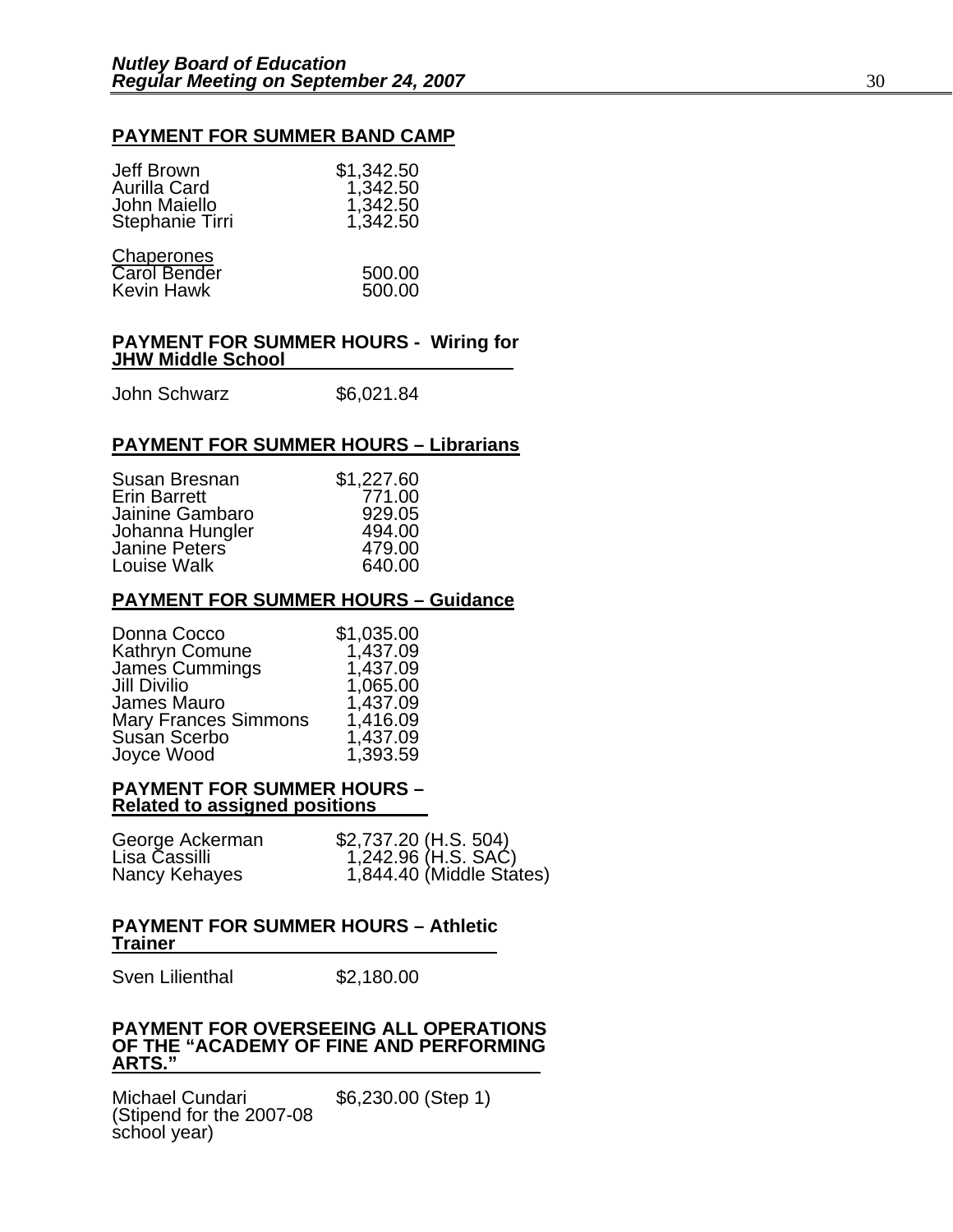## **PAYMENT FOR INVOLUNTARY TRANSFERS**

| Emanuela Fierro     | \$200.00 |
|---------------------|----------|
| Carey Ann Jimenez   | 200.00   |
| Lisa Maniscalco     | 200.00   |
| Erika Pavlecka      | 200.00   |
| Joniene Ryder       | 200.00   |
| Phillip Siculietano | 200.00   |

**APPROVE SUPPLEMENTAL CONTRACT FOR ADDITIONAL CLASSES** 

## 17. **APPROVAL OF SUPPLEMENTAL CONTRACT FOR ADDITIONAL CLASSES**

BE IT RESOLVED that the Board of Education approves the appointment of the following personnel to be paid for teaching extra classes for the 2007-08 school year:

| Toby D'Ambola | \$12,000.00 |
|---------------|-------------|
| Mark Picard   | 10,000.00   |

## **CHANGE-IN-TRAINING LEVEL**

## 18. **CHANGE-IN-TRAINING LEVEL**

BE IT RESOLVED that the Board of Education approves the following employee to be advanced to the proper level of the salary quide in accordance with Board of Education regulations, said teacher having completed the necessary college courses to qualify for such advancement, to be effective September 1, 2007.

| To M.A. | <b>Step</b> | Salary |
|---------|-------------|--------|
|---------|-------------|--------|

Stephanie Lennon (Zaros) 9 \$50,400

**SPECIAL CLASS PLACEMENT** 

## 19. **SPECIAL CLASS PLACEMENT – Educationally Disabled Students**

BE IT RESOLVED that the Board of Education hereby authorizes the Superintendent of Schools to assign classified handicapped children to education programs according to how they can best achieve success in learning in accordance with the rules and regulations pursuant to Title 18A, Chapter 46, NJ Statutes, and Title 6 Chapter 28, NJ Administrative Code, and

BE IT FURTHER RESOLVED that the Board of Education authorizes the attendance of Nutley students at the special education classes for the 2007-08 school year as per the attached Schedule C.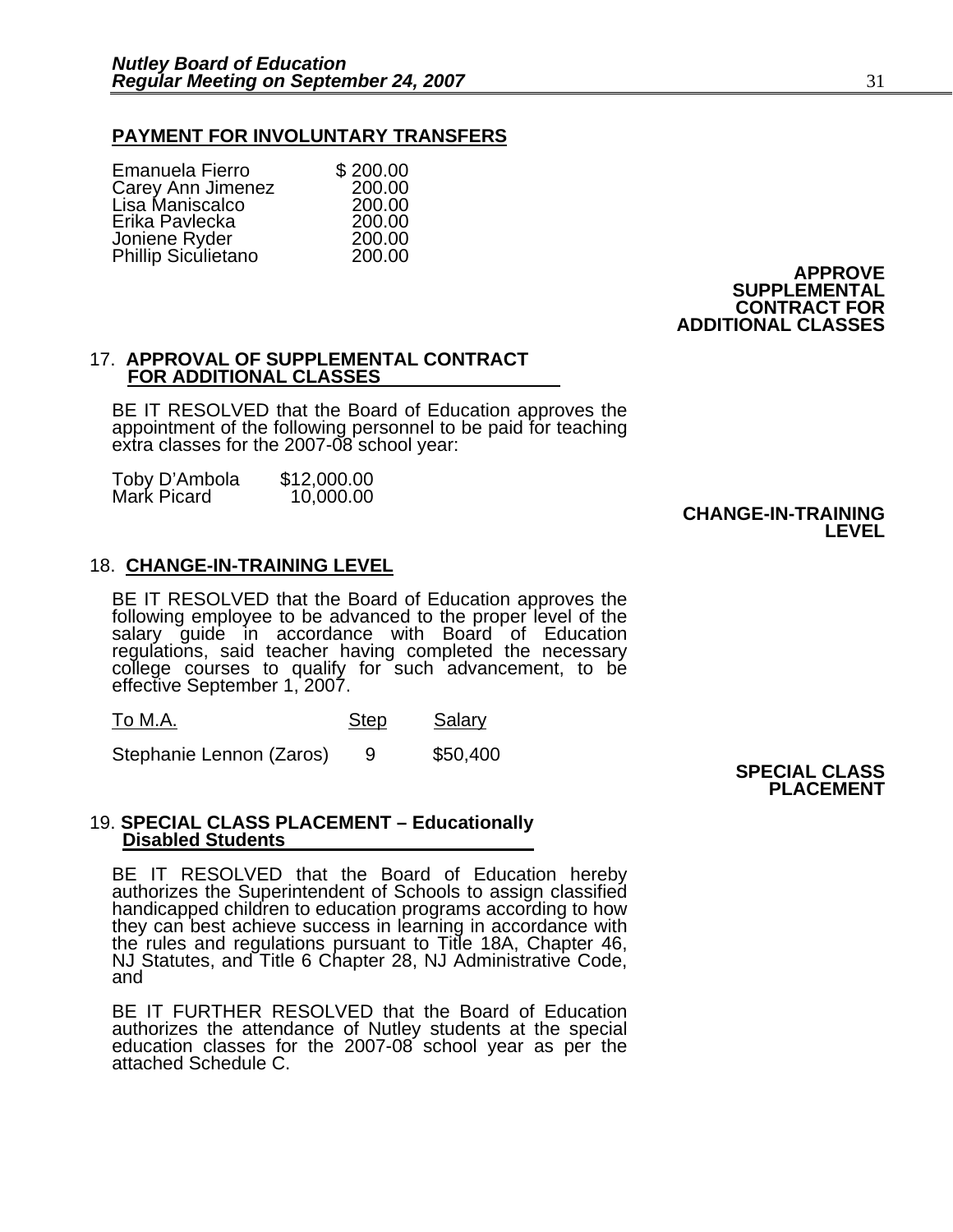## **TESTIMONIAL NOREEN BARIS**

## 20. **TESTIMONIAL – Teacher Mrs. Noreen R. Baris**

WHEREAS, Mrs. Noreen R. Baris has tendered her resignation as elementary physical education teacher, effective October 1, 2007 and has signified her intention of retiring from active service, and

WHEREAS, Mrs. Baris has taught in the Nutley Public Schools for a period of twenty-six years, and

WHEREAS, through the years Mrs. Baris has exemplified the finest qualities of the teaching profession at all times.

NOW, THEREFORE, BE IT RESOLVED, That the Board of Education expresses to Mrs. Baris its deep appreciation of her long and faithful service and extends to her its best wishes for continued health and happiness, and

BE IT FURTHER RESOLVED, That this resolution be made a part of the minutes of this meeting and a copy presented to Mrs. Baris.

### 21. **MEMORIAL Rachel Iacobelli**

Trustee Alamo moved, and Trustee Williams seconded, the following resolution. Upon being put to a roll call vote the resolution was approved.

WHEREAS, it is with a sense of deep sorrow and regret that<br>the Nutley Board of Education records the death of Mrs. Rachel Iacobelli on September 17, 2007, and

WHEREAS, Mrs. Iacobelli had served the Nutley Board of Education as the head cook for Nutley High School Cafeteria for twenty-five years,

WHEREAS, Mrs. Iacobelli won the respect of all those with whom she came in contact for her dedication to the Nutley School District,

NOW, THEREFORE, BE IT RESOLVED, That the Board of Education of the Township of Nutley expresses its feeling of loss and extends to her family its deepest sympathy, and

BE IT FURTHER RESOLVED, That this resolution be made a part of the minutes of this meeting and a copy sent to the members of her family. **MEMORIAL**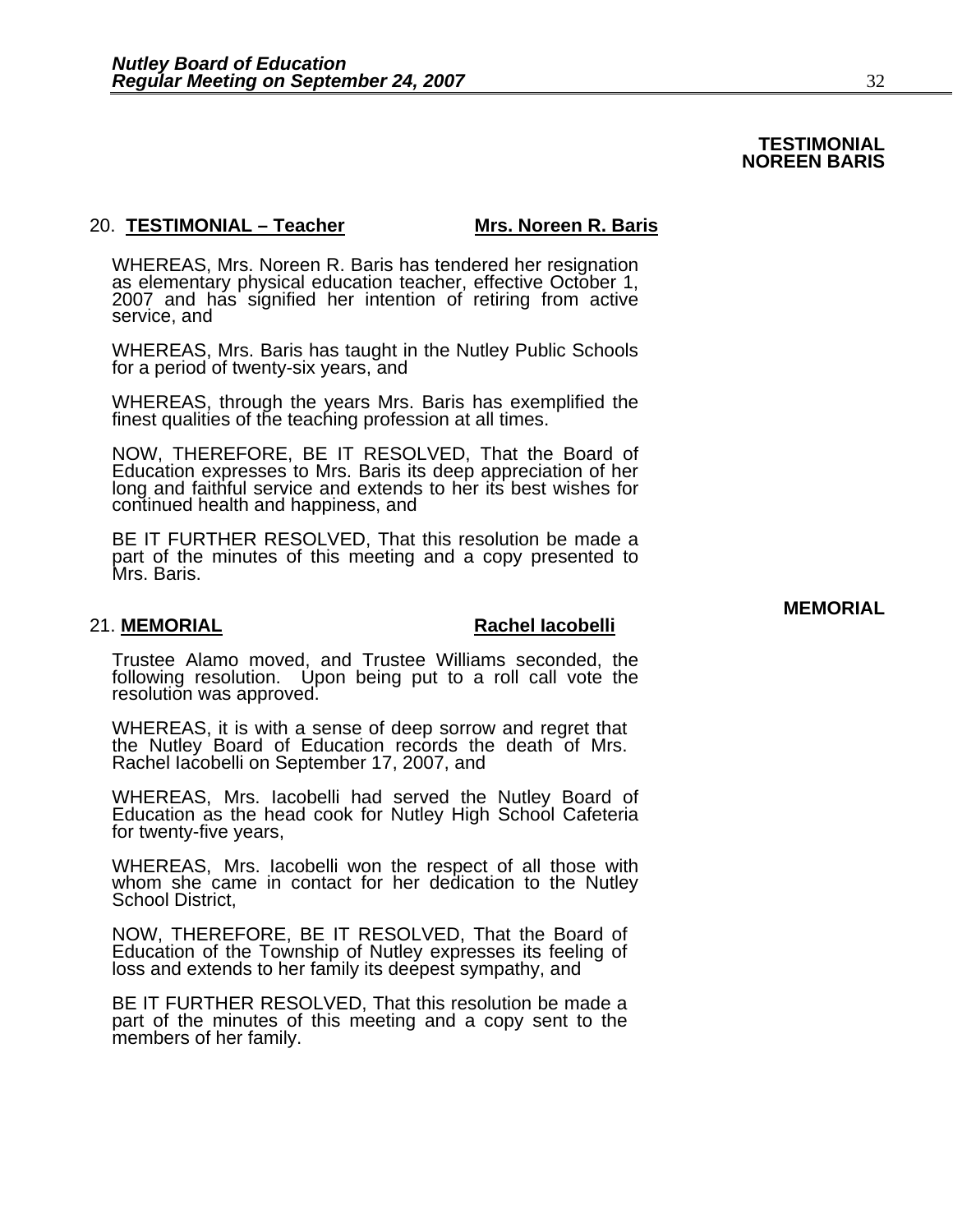## **BUSINESS ADMINISTRATOR/** *BUSINESS ADMINISTRATOR/* **BOARD SECRETARY'S RESOLUTIONS** RESOLUTIONS

Trustee Moscaritola moved, and Trustee Kuchta seconded, a motion that the Board approves the Business Administrator/Board Secretary's Resolutions numbers 1<br>through 19.

Upon being put to a roll call vote Resolutions 1 through 19 were approved by roll call vote with the following exception:

1. Trustee Frannicola abstained on Resolution 3 – Bills and Mandatory Payments.

Trustee Casale stated he would like to make an amendment to Board Secretary Resolution #20 - Policy #8461 Reporting Violence, Vandalism, Alcohol and Other Drug Abuse. He would like to replace the word "shall" with "may".

## 1. **SECRETARY & TREASURER'S REPORT**

BE IT RESOLVED that the Board of Education approves the acknowledgement and acceptance of the reports of the Board Secretary (Appendix A) dated July 31, 2007 and August 31, 2007 and Treasurer of School Monies (Appendix B)

## 2. **CERTIFICATION OF MAJOR ACCOUNT FUND STATUS**

BE IT RESOLVED that pursuant to NJAC 6A:23-2.11(c) 4, the<br>Nutley Board of Education certifies that as of August 31, 2007,<br>after review of the Secretary's monthly financial report<br>(Appropriations section) and upon consultat meet the district's financial obligations for the remainder of the fiscal year. (Major funds are General Fund, Capital Projects and Debt Service.)

3. BILLS AND MANDATORY PAYMENTS<br>BE IT RESOLVED that the Board of Education approves the **PAYMENTS** payment of bills and mandatory payments dated September 25, 2007 in the total amount of \$4,658,361.46 (Appendix C).

# **SECY. & TREAS. A**

## **CERTIFICATION<br>MAJOR ACCOUNT FUND STATUS**

**BILLS &** 

**BA/BOARD**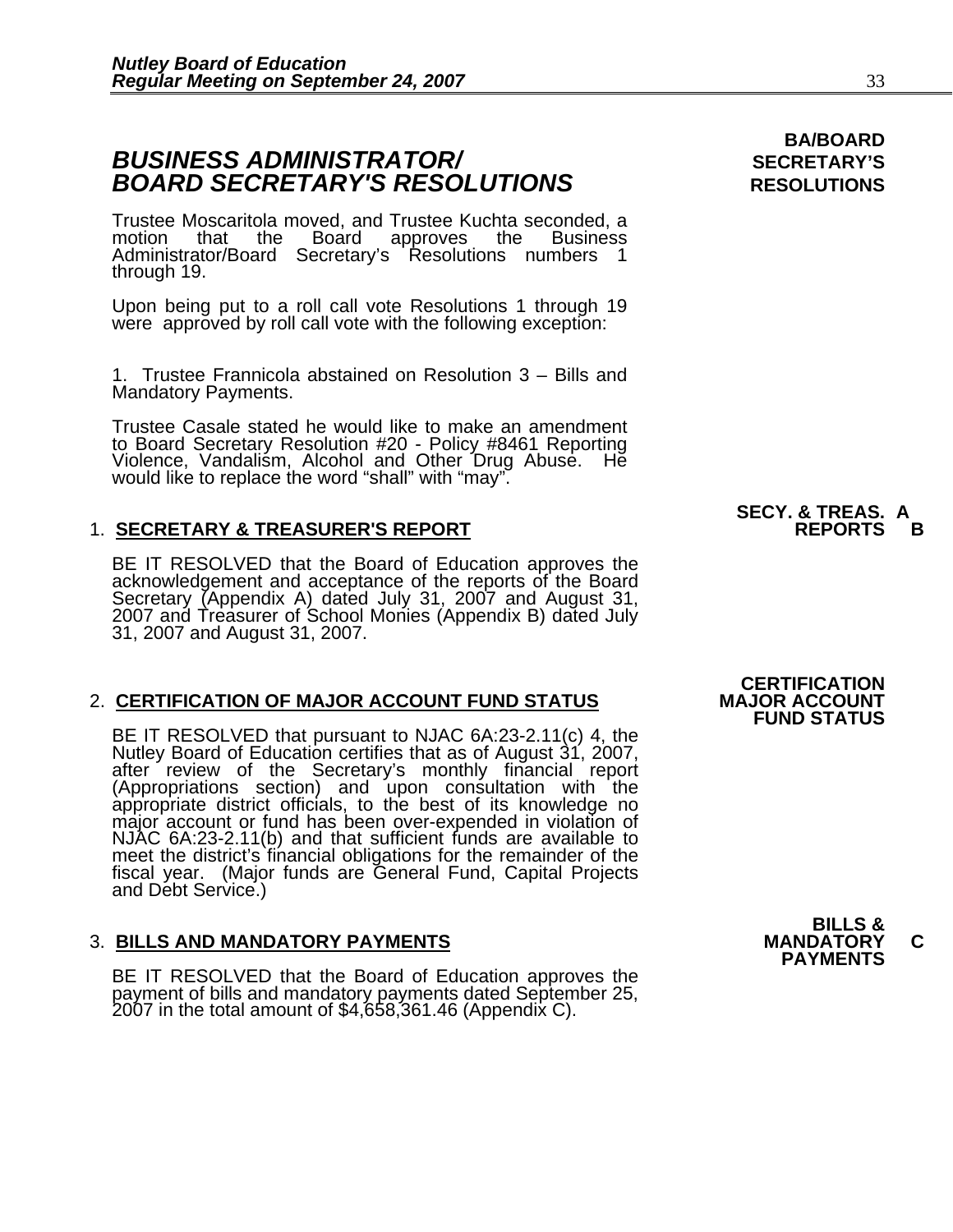# 4. **REQUESTS FOR USE OF SCHOOL BUILDINGS AND USE OF BUILDINGS D**

BE IT RESOLVED that the Board of Education approves the requests for the use of school buildings and grounds (Appendix D), that conform to the rules and regulations set by the Board of Education.

5. **TRANSFER SCHEDULE**<br>BE IT RESOLVED that the Board of Education approves, in **SCHEDULE** compliance with NJAC 6A:23-2.11(c)3ii, and NJSA 18A:22-8-1,<br>the transfers in the 2007-08 budget dated August 31, 2007 in<br>the amount of \$53,880.99 as appended (Appendix E).

## 6. **APPROVAL OF SUBMISSION OF APPLICATION I.D.E.A. PART B-Basic and I.D.E.A. B-Preschool – FY 2008**

BE IT RESOLVED that the Board of Education approves the submission of application for I.D.E.A. for FY 2008 as follows:

| I.D.E.A. B-Basic     | \$823,377.00 |
|----------------------|--------------|
| I.D.E.A. B-Preschool | \$41,098.00  |

## 7. **APPROVAL OF SUBMISSION OF GRANT APPLICATION No Child Left Behind Act (NCLB) – FY 2008**

BE IT RESOLVED that the Board of Education approves the submission of the application for a FY 2008 Grant under the No Child Left Behind Act (NCLB) in the following amounts:

| Title I Part A<br>Title II Part A<br>Title II Part D<br>Title III<br>Title III Immigrant<br>Title IV<br>Title V | \$149,785<br>16,033<br>11,871<br>5,390 | 98,927<br>1,027<br>16,927 |
|-----------------------------------------------------------------------------------------------------------------|----------------------------------------|---------------------------|
|                                                                                                                 |                                        |                           |

\$299,960

## 8. **APPROVAL OF CHANGE ORDER**

BE IT RESOLVED that the Board of Education approves<br>Change Order #1, on file in the Business Office, in the amount<br>of \$8,100 for the Nutley High School Exterior Façade Repairs<br>as per the recommendation of the Board's archi construction manager.

 **APPROVE CHANGE ORDER**

## **APPROVE GRANT APPLICATION NCLB**

# **GROUNDS AND GROUNDS**

**APPROVE I.D.E.A.**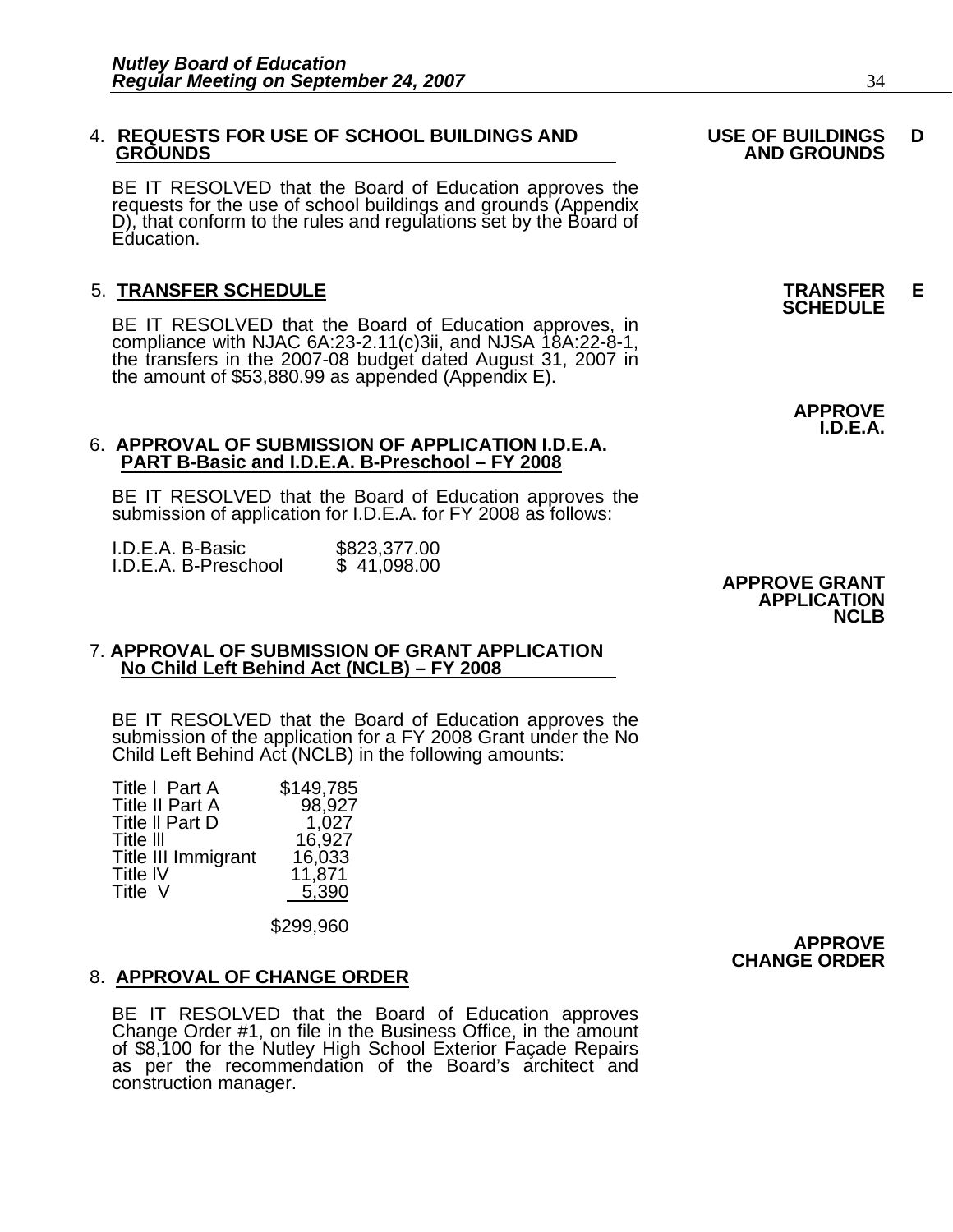## **APPROVE PARTIAL PAY JOSEPH DUGAN, INC.**

 **APPROVE PARTIAL PAY** 

## 9. **APPROVAL OF PARTIAL PAYMENT TO JOSEPH DUGAN, INC.**

BE IT RESOLVED that the Board of Education approves partial payment in the amount of \$240,888.80 to Joseph Dugan, Inc. for the Nutley High School Exterior Façade Repairs as per the recommendation of the Board's architect and construction manager.

## 10. **APPROVAL OF PARTIAL PAYMENT TO NIRAM**

BE IT RESOLVED that the Board of Education approves partial payment in the amount of \$195,600 to NIRAM for the Lead Paint Abatement and Signage name change contingent upon<br>the approval of Spiezle Group, Inc.

11. **APPROVAL OF TRAVEL LIST**<br>BE IT RESOLVED that the Board of Education approves the travel list and all expenses per Attachment F.

## 12. **APPROVAL OF CREW HOUSE LEASE**

BE IT RESOLVED that the Board of Education approves the lease agreement between the Town of Kearny and the Nutley Board of Education for the crew house located on Passaic Avenue in Kearny. The rent will be in the sum of \$300 annually plus the cost of utilities serving the premises.<br> **AMEND** 

## 13. **AMEND LEASE PURCHASE AGREEMENT**

BE IT RESOLVED that the Nutley Board of Education amend the Lease Purchase Agreement # 40037213 that was previously approved at the April 17, 2007 Board Meeting.

BE IT FURTHER RESOLVED that the Nutley Board of Education will now be purchasing a Dimension 3D Printer with Hydraulic Case & Educational Package instead of the acquisition of a Duet Dual Lath and Mill Machine at the Nutle

## 14. **APPROVAL OF SERVICES – SPRING GARDEN PROJECT**

BE IT RESOLVED that the Nutley Board of Education<br>approves civil engineering services of Edwards Engineering<br>Group, Inc. in the amount of \$23,800 for the Spring Garden<br>School Project in connection with the construction of gym and stair tower as per the architect's recommendation.

 **APPROVE TRAVEL LIST F**

**TO NIRAM** 

## **APPROVE CREW HOUSE LEASE**

 **LEASE/PURCHASE AGREEMENT**

## **APPROVE SERVICES S. G. SCHOOL**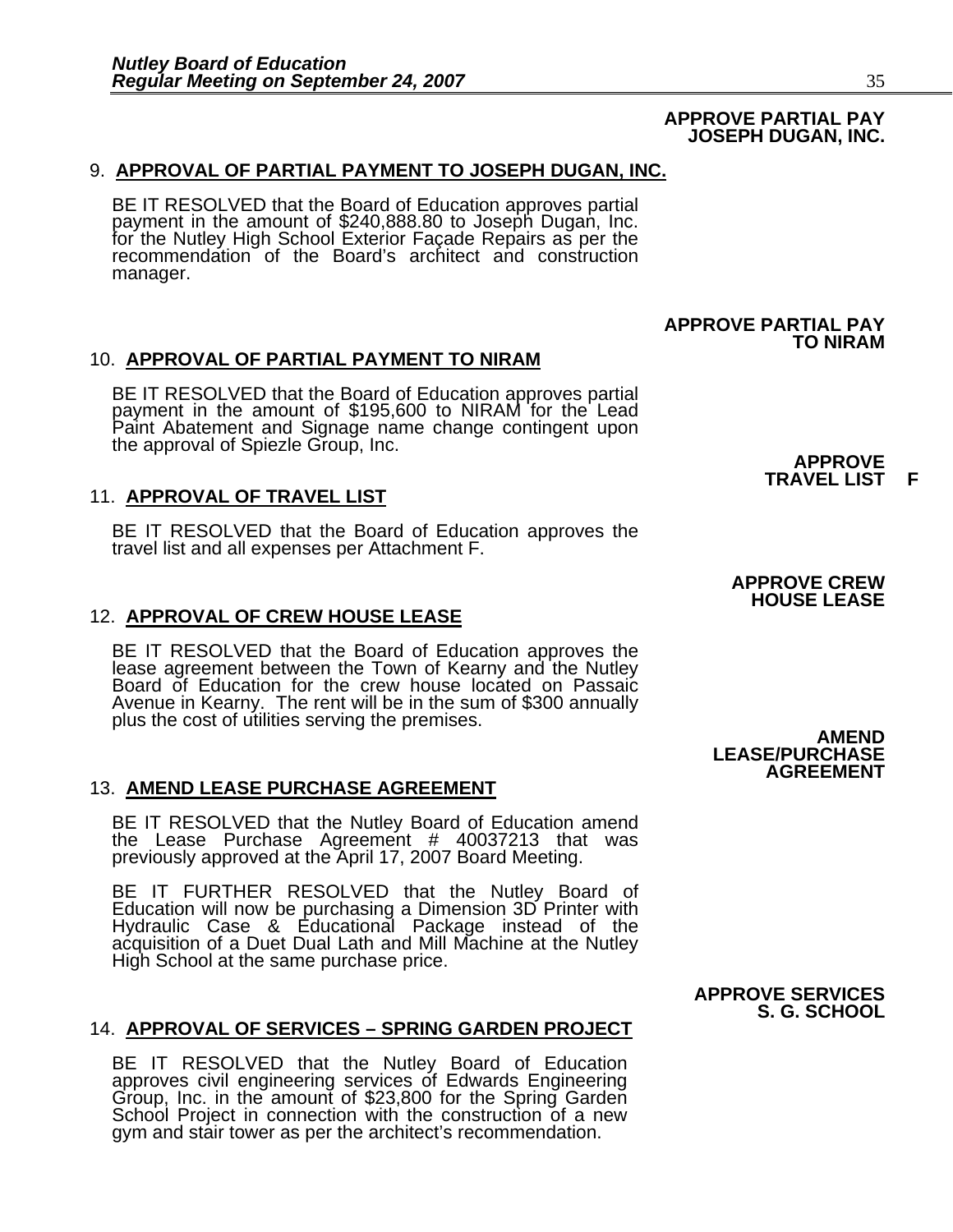15. **APPROVAL OF AGREEMENT FOR NURSING SERVICES**<br>BE IT RESOLVED that the Board of Education approves an<br>agreement with the Township of Nutley, Department of Public<br>Affairs, Nutley Health Department, for the 2007-08 and 200 enrolled in non-public schools in the school district pursuant to Chapter 226, P.L. 1991.

 **APPROVE AGREEMENT TECHNOLOGY**

16. **APPROVAL OF AGREEMENT - TECHNOLOGY**<br>BE IT RESOLVED that the Board of Education approves the<br>agreement between Cisco Regional Networking Academy at<br>Morris County School of Technology and the Nutley Board of<br>Education.

## **APPROVE AGREEMENT O.T./P.T**

# 17. **APPROVAL OF AGREEMENT – OCCUPATIONAL & PHYSICAL THERAPY**

BE IT RESOLVED that the Board of Education approves the agreement between Essex Regional Educational Services Commission for Occupational and Physical Therapy services for the 2007-08 school year.<br>**APPROVE CHAPEL HILL** 

# **LUNCH PROGRAM**

## 18. **APPROVAL OF CHAPEL HILL ACADEMY LUNCH PROGRAM**

BE IT RESOLVED that the Board of Education approves the<br>cost of meals to be included in the tuition rate at Chapel Hill<br>Academy in accordance with 6A:23-4.5a20iii.

## 19. **ADOPTION OF POLICY (Second Reading)**

BE IT RESOLVED that the Board of Education adopts the following policy (second reading) on file in the Business Office (Appendix G): Pupil Supervision After School Dismissal<br>**ADOPT** 

## 20. **ADOPTION OF POLICY (First Reading)**

Trustee Casale moved, and Trustee Viola seconded, the resolution was approved with the suggested amendment to Policy #8461: **POLICY** 

 **2ND READING G**

## **APPROVE AGREEMENT NURSING SERVICES**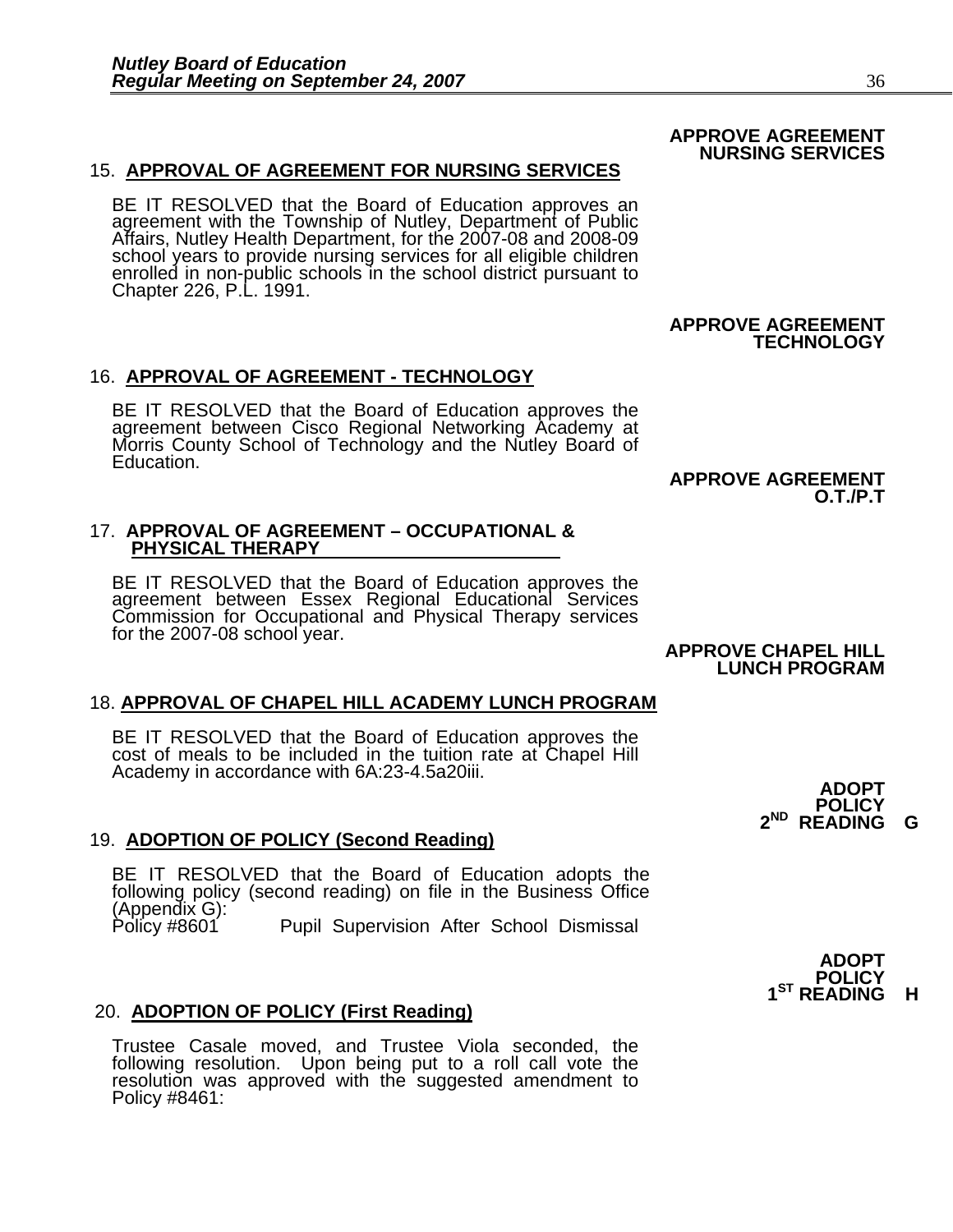BE IT RESOLVED that the Board of Education adopts the following policies (first reading) on file in the Business Office (Appendix H) :

| Policy #5330    | Administration of Medication           |
|-----------------|----------------------------------------|
| Policy #5512.01 | Harassment, Intimidation, and Bullying |
| Policy#8461     | Reporting violence, Vandalism, Alcohol |
|                 | and Other Drug Abuse                   |

## 21. **ACCEPTANCE OF DONATION**

Trustee Casale moved, and Trustee Moscaritola seconded, the following resolution. Upon being put to a roll call vote the resolution was approved.

BE IT RESOLVED that the Board of Education approves the acceptance of a donation in the amount of \$2,500 from Citigroup to John H. Walker Middle School. **APPROVE APPROVE** 

## 22. **ACCEPTANCE OF DONATION**

Trustee Del Tufo moved, and Trustee Kuchta seconded, the following resolution. Upon being put to a roll call vote the resolution was approved.

BE IT RESOLVED that the Board of Education approves the acceptance of a donation in the amount of \$1,327.69 from the Nutley Chamber of Commerce for the purchase of one Dell Inspiron 1720 Intel Core 2 Duyo T7300 lap top computer with case for the Nutley High School Business Education Department.

## 23. **ACCEPTANCE OF DONATION**

Trustee Alamo moved, and Trustee Williams seconded, the following resolution. Upon being put to a roll call vote the resolution was approved.

BE IT RESOLVED that the Board of Education approves the acceptance of a donation of labor for the Oval as follows:

Spring Garden Landscaping Landscape Techniques PJD Contracting Keith Banks

## 24. **ACCEPTANCE OF DONATION**

Trustee Williams moved, and Trustee Moscaritola seconded, the following resolution. Upon being put to a roll call vote the resolution was approved.

**APPROVE ACCEPT DONATION** 

# **ACCEPT DONATION**

**APPROVE** 

 **ACCEPT DONATION** 

## **APPROVE ACCEPT DONATION**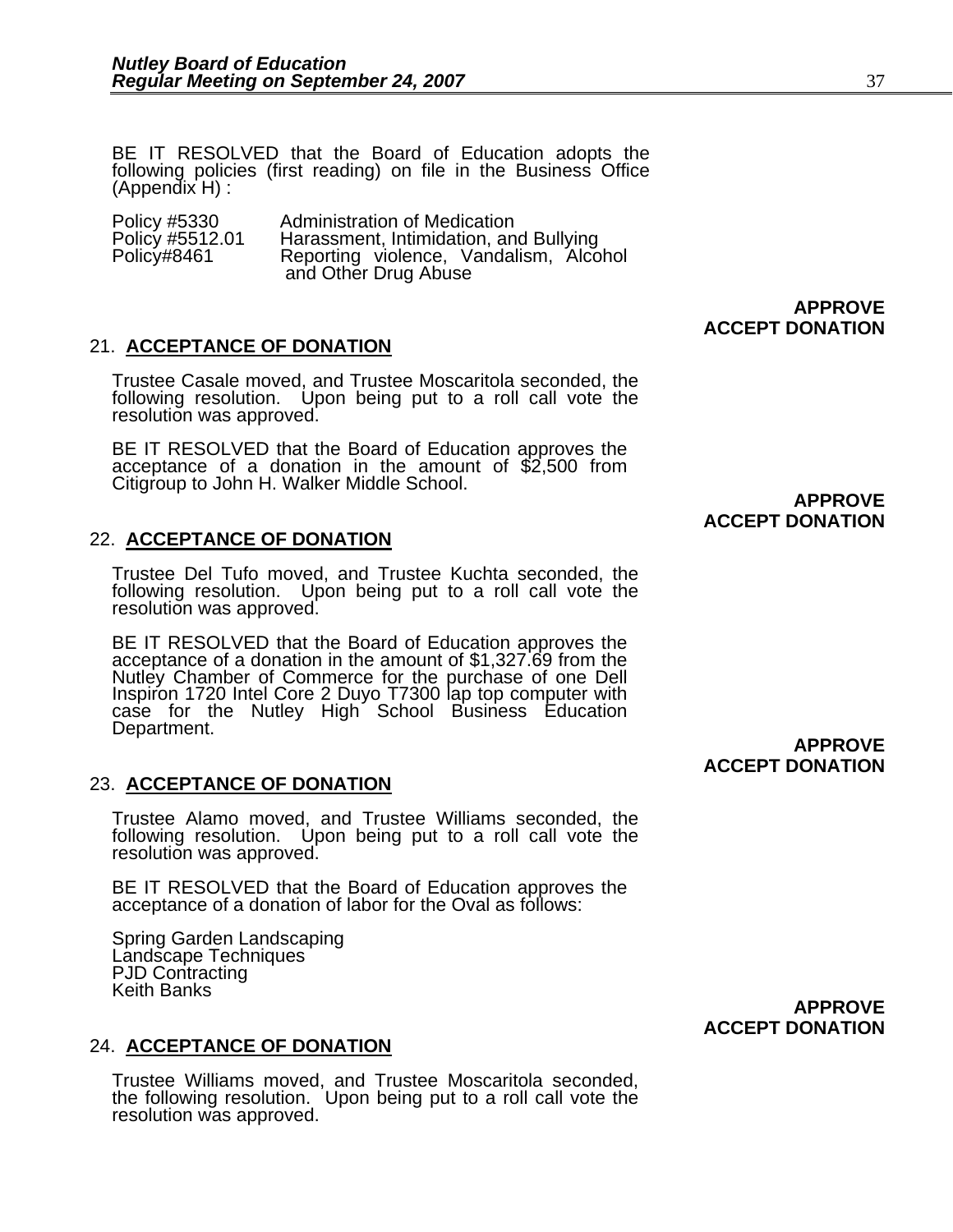BE IT RESOLVED that the Board of Education approves the acceptance of a donation in the amount of \$2,000 from Janifast Incorporated for the Oval renovation.

## 25. **ACCEPTANCE OF DONATION**

Trustee Kuchta moved, and Trustee Alamo seconded, the following resolution. Upon being put to a roll call vote the<br>resolution was approved.

BE IT RESOLVED that the Board of Education approves the acceptance of a donation in the amount of \$1,000 from the American Bank of New Jersey for the football program.

## **HEARING OF CITIZENS CITIZENS**

Resident Terry Quirk, representative for the Nutley Parent Advocacy Network, addressed the Board and stated that she was unhappy with the comments made on Back to School Night by the high school principal. She also asked if Channel One could be cut short so Period One is not interrupted and it does not cut into class time.

Resident Mike Russo inquired on an opt-out of the Channel One Agreement. He also asked why Channel One is being called a "Work in Progress". He asked if Board Members reviewed Channel One other than information provided by the<br>Administration.

An open discussion ensued on Channel One.

Mr. Bill Barnaskis, President of Lyndhurst Board of Education, asked if he could disseminate information of the 36<sup>th</sup> Legislative District. He provided a handout to the Board.

Trustee Viola commented on the Athletic Director becoming the spokesperson for the group trying to form a new athletic league.

President Olivo inquired on random drug testing at the middle school level.

## **NEW BUSINESS**

Trustee Casale suggested that Channel One be cut short so it does not interfere with instructional time and move the morning announcements back to homeroom.

# **HEARING OF**

**APPROVE** 

 **ACCEPT DONATION** 

## **OLD BUSINESS OLD BUSINESS**